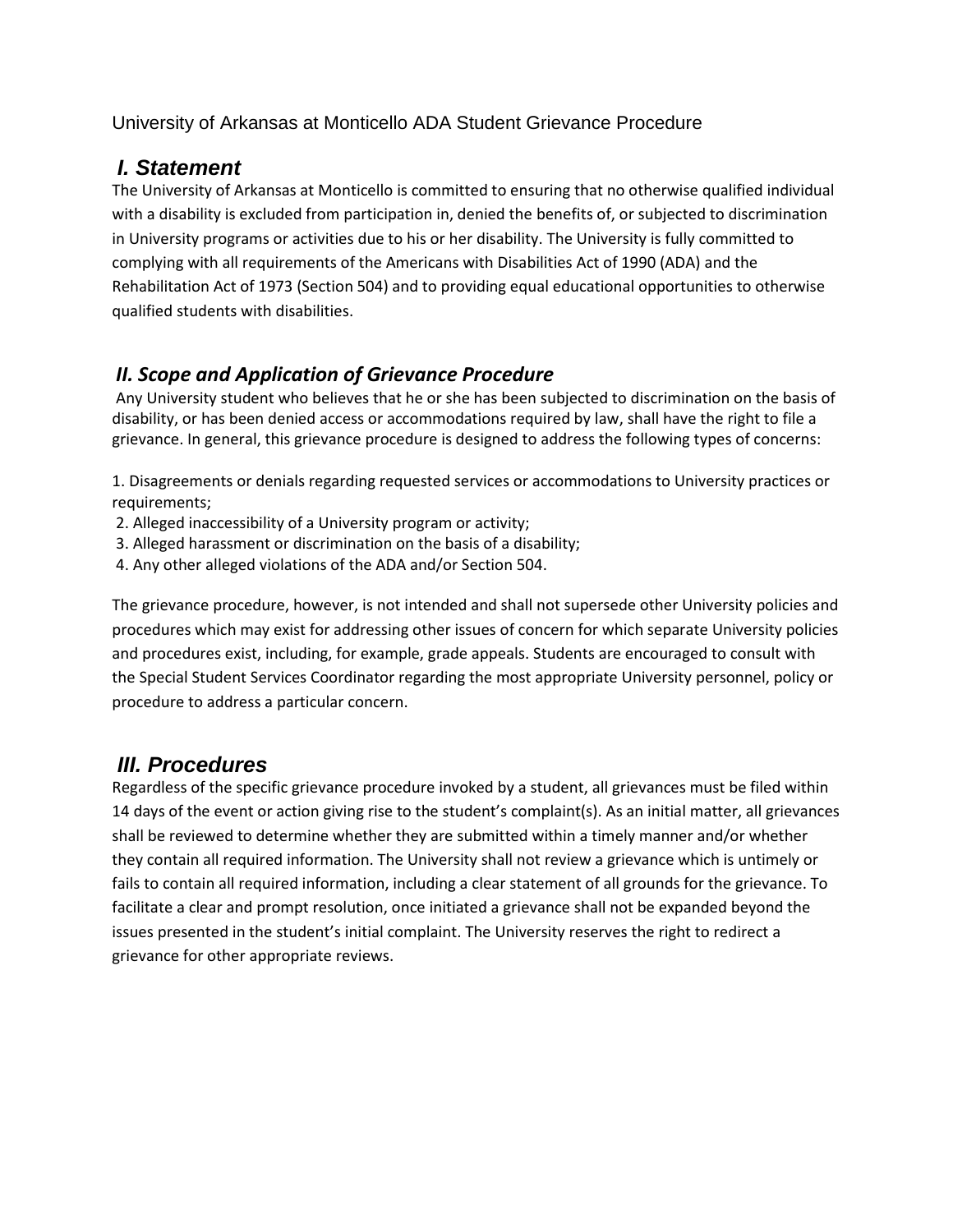#### **Informal Grievance Procedure**

A student shall first attempt to resolve his or her complaint informally by meeting with the Special Student Services Coordinator or his or her designee. If the grievance is not resolved informally, then the student shall have the right to invoke the appropriate formal grievance procedure.

#### **Formal Grievance Procedure for the Denial of Academic Accommodations and Services**

Grievances should be reported to the Special Student Services Coordinator. This should be done in writing within 14 days. It should include details related to the grievance, dates, times, location and any other pertinent information. A desired resolution must be provided. Anyone submitting the grievance must include name, address, email, and telephone number. A timely review request will not be considered to have been filed unless it includes all required information. Notification that the information has been received will be sent to the student.

Within 14 calendar days after receipt of the grievance, the Special Student Services Coordinator will schedule an appointment to discuss the grievance, gather any additional information and identify possible resolutions. The Coordinator will then gather information from individuals involved in the grievance. This may include, but is not limited to, faculty, staff, administrators, students, or the student filing the grievance. If requested, the student shall supply any additional information or documents as requested by the Coordinator.

Within 14 calendar days following the meeting, the Special Student Services Coordinator will respond to the grievance in written or other accessible format.

Any campus closings, such as holiday periods, will be excluded in the time frames mentioned. In addition, weekends will be excluded. Only business days shall be counted.

During the review process, the student will be entitled to receive accommodations or services offered by the university if applicable.

### *IV. Right to Review Records*

A student filing a grievance shall have the right to review all records maintained in the grievance file, unless any such review is prohibited by campus policy, Federal or state law. Upon a student's request, the University shall establish a mutually acceptable time and location for the student to review the requested records.

### *V. No Retaliation*

Retaliation against any person who files a bona fide complaint of discrimination, participates in an investigation, or opposes a discriminatory employment or education practice or policy is prohibited.